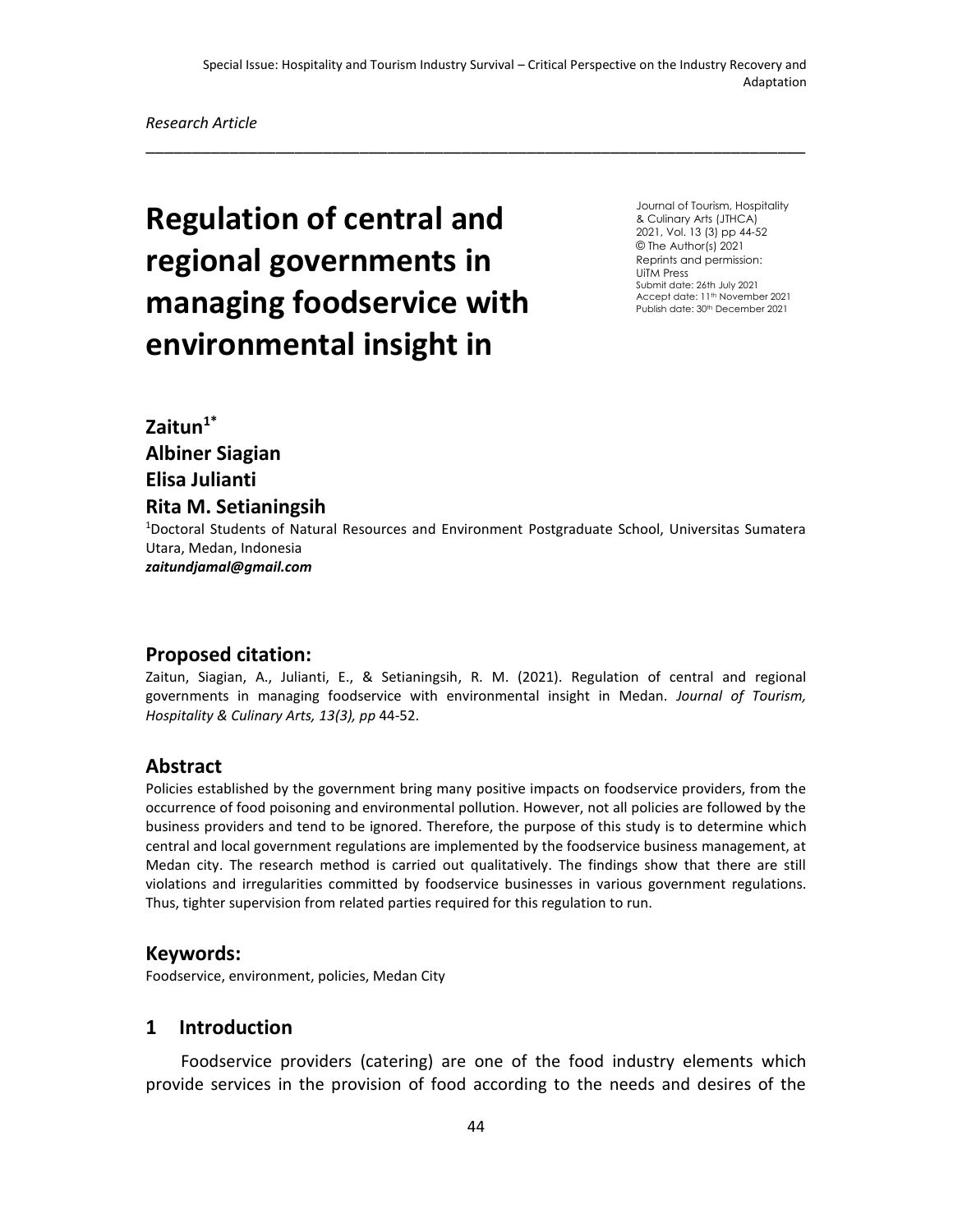community. Rawis, Panelewen and Mirah (2016) defined a foodservice business as a home-based micro business that is practical and efficient in providing a variety of foods. Meanwhile, Riyadi et al. (2013) call it a food business with various types of events and daily services. Foodservice providers are found in many big cities in Indonesia, including Medan, North Sumatra. However, the problem that arises is that various foodservice businesses often ignore food hygiene and food safety due to low attention to environmental hygiene even if the government has created many policies to rule the hygiene.

Efforts to create a foodservice business become environmentally friendly in Medan also refers to the policies and laws that have been established by the government. In the Republic of Indonesia Law no. 23 of 1997 regarding Environmental Management, in Article 1 Paragraph 2, it has been explained that foodservice needs to implement the environmental management, which is an integrated effort to preserve environmental functions that include policies on environmental management, utilization, development, maintenance, restoration, supervision, and control. Moreover, environmental management with environmental insight in the foodservice business provider has been outlined by many central government policies. There are the Minister of Health of the Republic of Indonesia No. 715 / Menkes / SK / V / 2003 about terms of food service sanitation hygiene, Regulation of the Minister of Health Republic of Indonesia No. 1096 / MENKES / PER / VI / 2011 regarding Foodservice Sanitation Hygiene, Regulation of the Minister of Tourism and Creative Economy of the Republic of Indonesia Number 18 of 2014 regarding Foodservice Business Standards, and Regulation of the Minister of Tourism of the Republic of Indonesia Number 18 of 2016 regarding Tourism Business Registration. This is also in line with the local government Regulation of the Mayor of Medan Number 29 of 2014 regarding the Tourism Business Registration Certificate. The emphasis of this legislation, in general, is to encourage efforts to maintain environmental health by emphasizing the hygiene and sanitation issues of foodservice businesses, especially in Medan City.

The management and hygiene of the foodservice sanitation certainly have an impact on the ecology and ecosystem. Food processing eventually affects the environmental imbalance when the hygiene of the food produced by the industry and the availability of sanitation is not fulfilling the predetermined standards as laws and government have regulated. According to Marsanti and Widiarini (2018), hygiene is a health effort that learns about the influence of environmental conditions on human health, an effort to prevent disease due to environmental factors. Besides, sanitation is an effort to prevent disease by eliminating or regulating environmental factors related to the chain of disease transmission (Purnawijayanti, 2001). Thus, the management of foodservice providers in their operational activities should be based on the rules and regulations that have been established by the government, as an effort to create an environmentally friendly business. However, not all policies are followed by the business providers and tend to be ignored. Therefore, the purpose of this study is to determine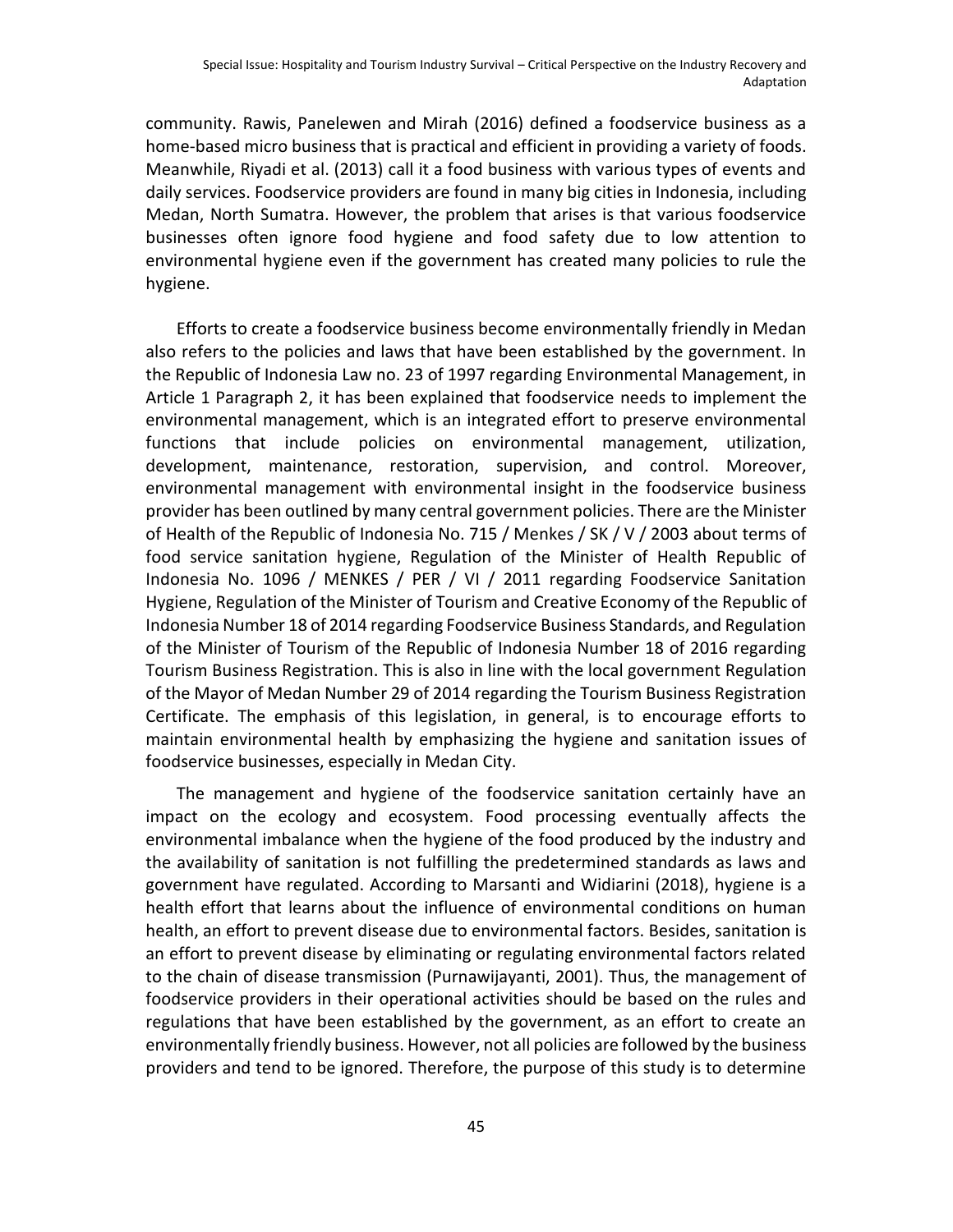which central and local government regulations are implemented by the foodservice business management, especially at Medan city.

## **2 Literature Review**

Regulation of the Minister of Health No. 1096 / Menkes / PER / VI / 2011, explaining the division of kind of foodservice business can be classified into three groups. First, class A is the effort that serves the needs of the public, consisting of A1, A2, and A3. Second, class B, namely catering services that serve special needs such as dormitories for haj congregation, companies, offshore drilling, domestic public transportation, and hospital service facilities. Third, class C, namely catering services that serve the needs of international public transportation equipment and airplanes. The research carried out more emphasis on class A foodservice business is engaged in activities of serving the needs of the public in determining the object, which consists of A1, A2, and A3 that can be described as follows:

a. A1 is categorized as serving the needs of the public, using household kitchen and being managed by families, and with a processing capacity of fewer than 100 servings.

b. A2 with the criteria of serving the needs of the public, using household kitchens and employees, and a processing capacity of between 101-500 portions.

c. A3 with the criteria of serving the needs of the public, using a special kitchen, and employing a workforce (employees) and a processing capacity of more than 500 servings.

In maintaining the safety production, the government has established guidelines on how to produce and processed food in Article 6 of the Republic of Indonesia Government Regulation Number 28 of 2004 concerning Food Safety, Quality, and Nutrition, including: (1) Prevent contamination of processed food by biological, chemical, and other substances that can disturb, harm, and endanger health. This process can be done by controlling the sanitation and hygiene of workers, or what is commonly known as GMP (Good Manufacturing Practice) which is defined as the rules and principles of hygiene and sanitation or the way of food production. (2) Kills or prevents pathogenic microorganisms from living and reduces the number of other microorganisms. Food handling plays a very important role in producing healthy and nutritious food. Improper handling of temperature/time, cooking, cooling, insufficient reheating, or too early food preparation are the main factors causing food poisoning. (3) Controlling processes, including the selection of raw materials, use of food additives, processing, packaging, storage, or transportation.

Meanwhile, in the Law of the Republic of Indonesia No. 4 of 1982, Concerning Basic Provisions for Environmental Management and Law of the Republic of Indonesia No. 32 of 2009, concerning Environmental Management, states that an environment is a spatial unit with all objects, forces, conditions, and living things, including humans and their behaviour, which affect nature itself, the sustainability of life, and the welfare of humans and other living creatures.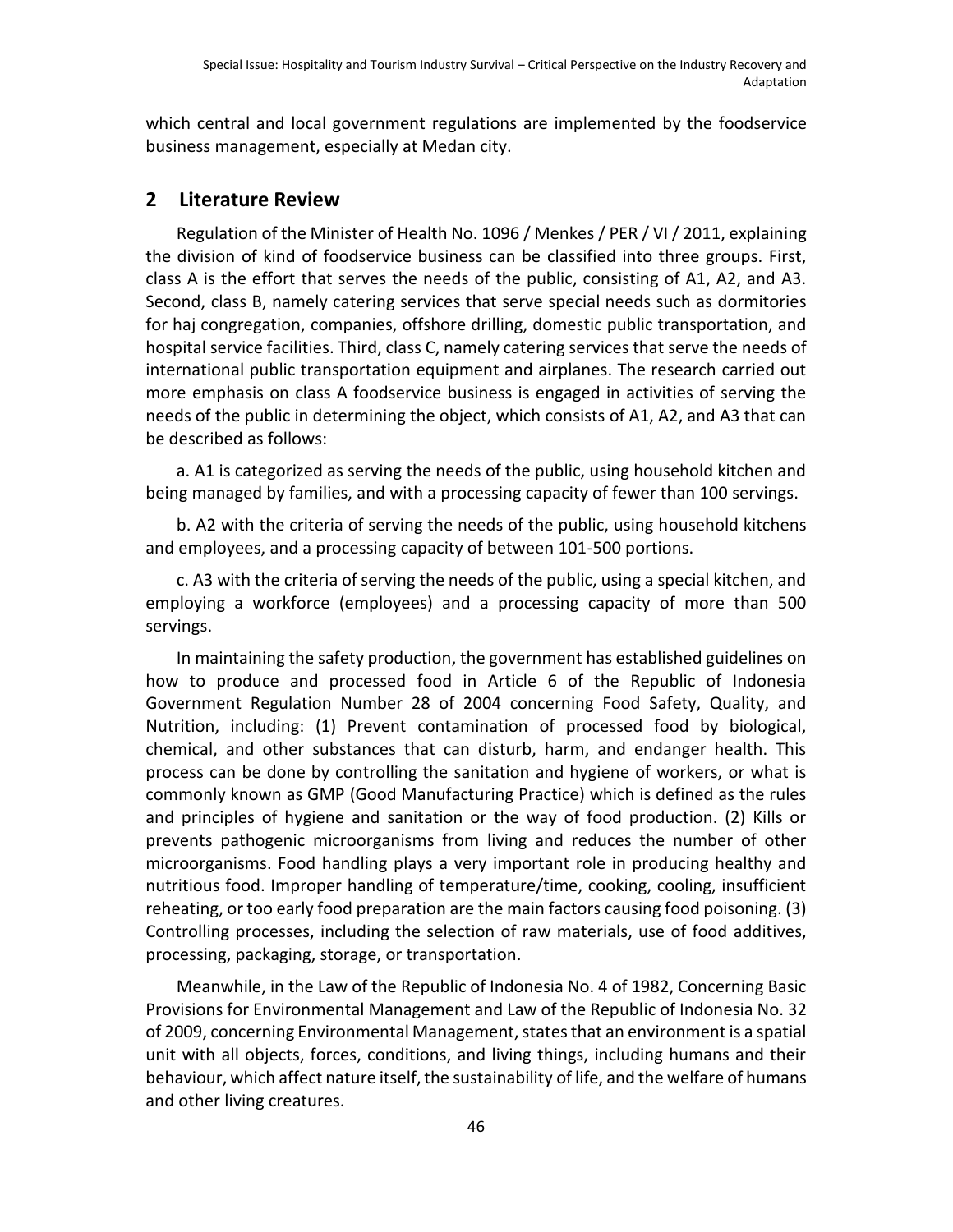#### **3 Research Method**

This type of research is in a descriptive form using a qualitative analysis method which is also synonymous with constructivist, naturalistic, or interpretive approaches. The data collected through an interview and observation to foodservice providers which has been registered in the Medan City Health Office. After that, the data was examined in a systematic way with a normative juridical approach to determine which central and local government regulations were implemented by the foodservice business providers, at Medan city.

## **4 Findings**

The Regulation of the Mayor of Medan Number 29 of 2014 regarding Tourism Business Registration Certificate in the general provisions section of Article 1 Paragraph (13) and a copy of the Regulation of the Minister of Tourism of the Republic of Indonesia Number 18 of 2016 regarding Registration Tourism Business, states that food and beverage service in the business is providing food and beverages equipped with tools and equipment for the process of making, storing and/or serving them. Whereas Article 1 Paragraph 36 of the Medan Mayor Regulation Number 29 of 2014 regarding Tourism Business Registration Certificate (TBRC) and Article 1 Paragraph 25 Copy of the Regulation of the Minister of Tourism of the Republic of Indonesia Number 18 of 2016 concerning the Registration of Tourism Businesses states that foodservice is a business of providing food and drinks that are equipped with tools and equipment for the process of making, storing and serving, to be served at the location desired by the customer. Whereas in Article 3 regarding the subject and object of TBRC, where Paragraph (1) The subject of TBRC is any person and/or business entity that is a legal entity running a tourism business. Meanwhile, Paragraph (2) The object of TBRC is any activity that runs a tourism business. Furthermore, Article 4 One of the tourism businesses is food and beverage services.

Article 13 regarding Food and Beverage Service Businesses in Paragraph (1) states that tourism business registration covers all types of businesses in the food and beverage service business sector. Paragraph (2) The food and beverage service business sector as referred to in paragraph (1) covers the types of food and beverage service management businesses. Paragraph (3) states that types of food and beverage service management businesses as referred to in paragraph (2) include: a. restaurant; b. restaurant; c. bar / teahouse; d. café; e. hawker center/food court; f. foodservice/catering; and g. other types of business in the food and beverage service business sector stipulated by the Mayor. The requirements for tourism business registration in Article 33 Paragraph (1) Tourism business registration shall be addressed to the Mayor. The head of service is carried out by the applicant by filling out an application form which is completed with the requirements for registration of a tourism business. In Paragraph (2) The requirements for registration of tourism business as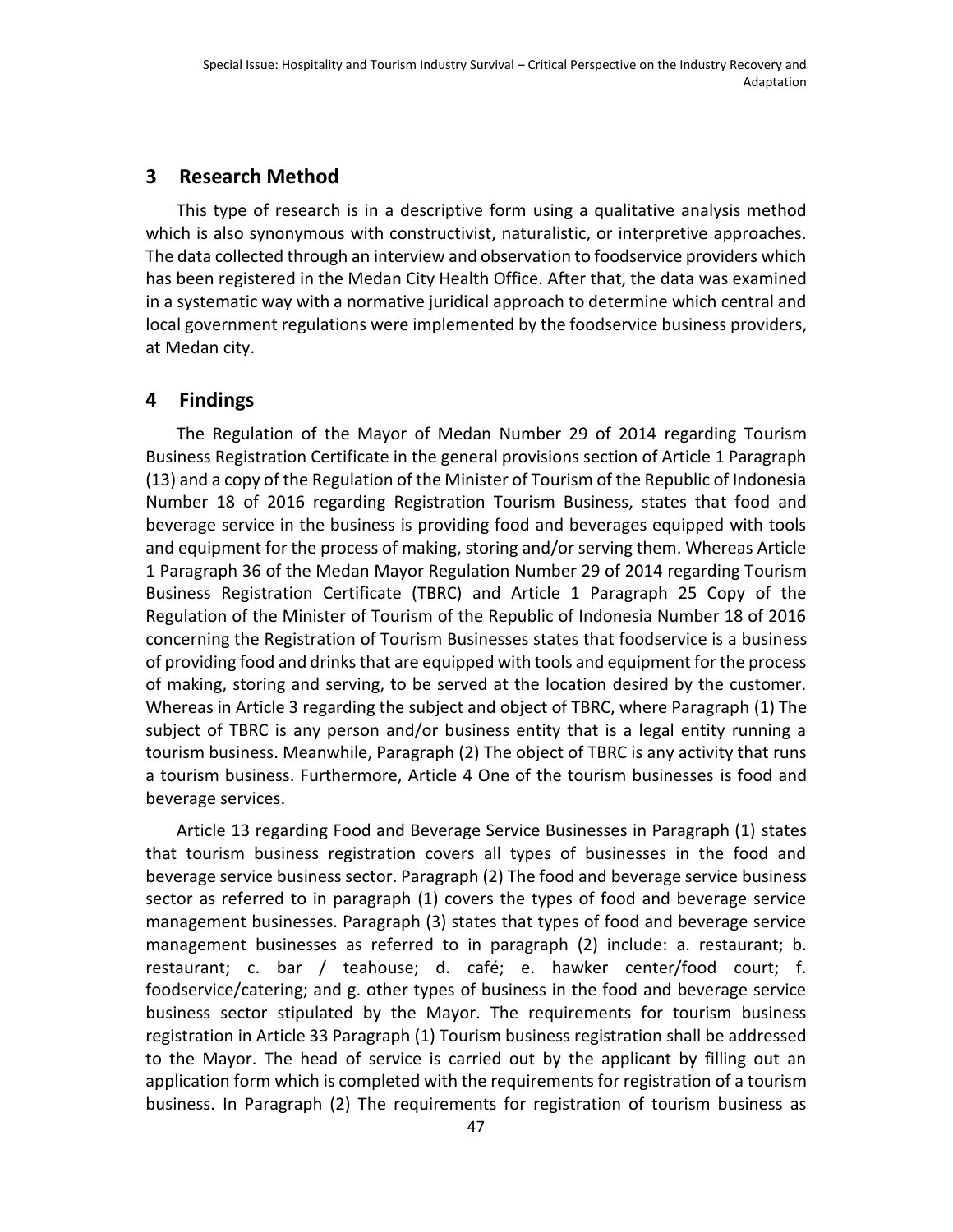referred to in paragraph (1) include a. administrative requirements; b. juridical requirements; c. technical requirements; and D. time requirements. In the administrative requirements where Article 34 Paragraph (2) the application form for tourism business registration contains at least: a. the name of the person in charge of the business; b. company name; c. company's address; d. business fields; e. type of business; f. business location; g. company phone number; h. company representatives who can be contacted; and i. data and other information required by the provisions of the prevailing laws and regulations.

The juridical requirements in Article 35 Paragraph (2) at least contain a. photocopy of the certificate of establishment for businesses in the form of business entities and/or business entities in the form of legal entities; b. photocopy of Identity Card (KTP) of the head of the person in charge of the business; c. photocopy of recommendation from the tourism association according to the type of tourism business based on the standards of each tourism business; d. photocopy of environmental feasibility document; e. photocopy of IMB (Building Permit) for tourism businesses that require physical buildings; f. photocopy of Disturbance Permit (HO); g. photocopy of NPWPD (Regional Taxpayer Identification Number); h. A photocopy of a statement of no objection from the community where the activity may be affected by the activity is known to the local village head.

The technical requirements in Article 36 Paragraph (2) consist of: a. place/location of tourism business; b. purpose/objective of running a tourism business; c. types of tourism business infrastructure; d. drawing of building maps for tourism businesses that require physical buildings; e. a map of the location along with the tourism business building; and f. other technical requirements following the provisions of laws and regulations. Article 36 paragraph 4 states that the technical requirements for the food and beverage service sector are accompanied by a document regarding the capacity of food and beverage services which is stated by the number of seats for restaurants, restaurants, franchise restaurants, bars, cafes, and food and beverage sales center.

In the operation of tourism businesses in Article 49 of the business food and beverage services where Paragraph (1) Activity implementation services business of food and drinks on the type of restaurant business, restaurant, cafe, catering services /catering, and the center of the sale of food and beverage /food court must meet the following operational requirements: (a) keep the place of business clean and hygienic; (b) the type of food and beverage being sold must have a health-worthy certificate from the Medan City Health Office; (c) for this type of restaurant businesses, restaurants, cafes, catering, and food and beverage sales center (food court) banned from selling food and beverages are kosher and not kosher in one place of business; and (d) for this type of restaurant businesses, restaurants, cafes, catering services /catering, and food and beverage sales center (food court), food and beverages sold must have a halal certificate. The Regulation of the Minister of Health of the Republic of Indonesia Number 1096 / Menkes / Per / VI / 2011 concerning foodservice Sanitation Hygiene stated in the General Provisions Article 1 Paragraph (1) foodservice is a food management business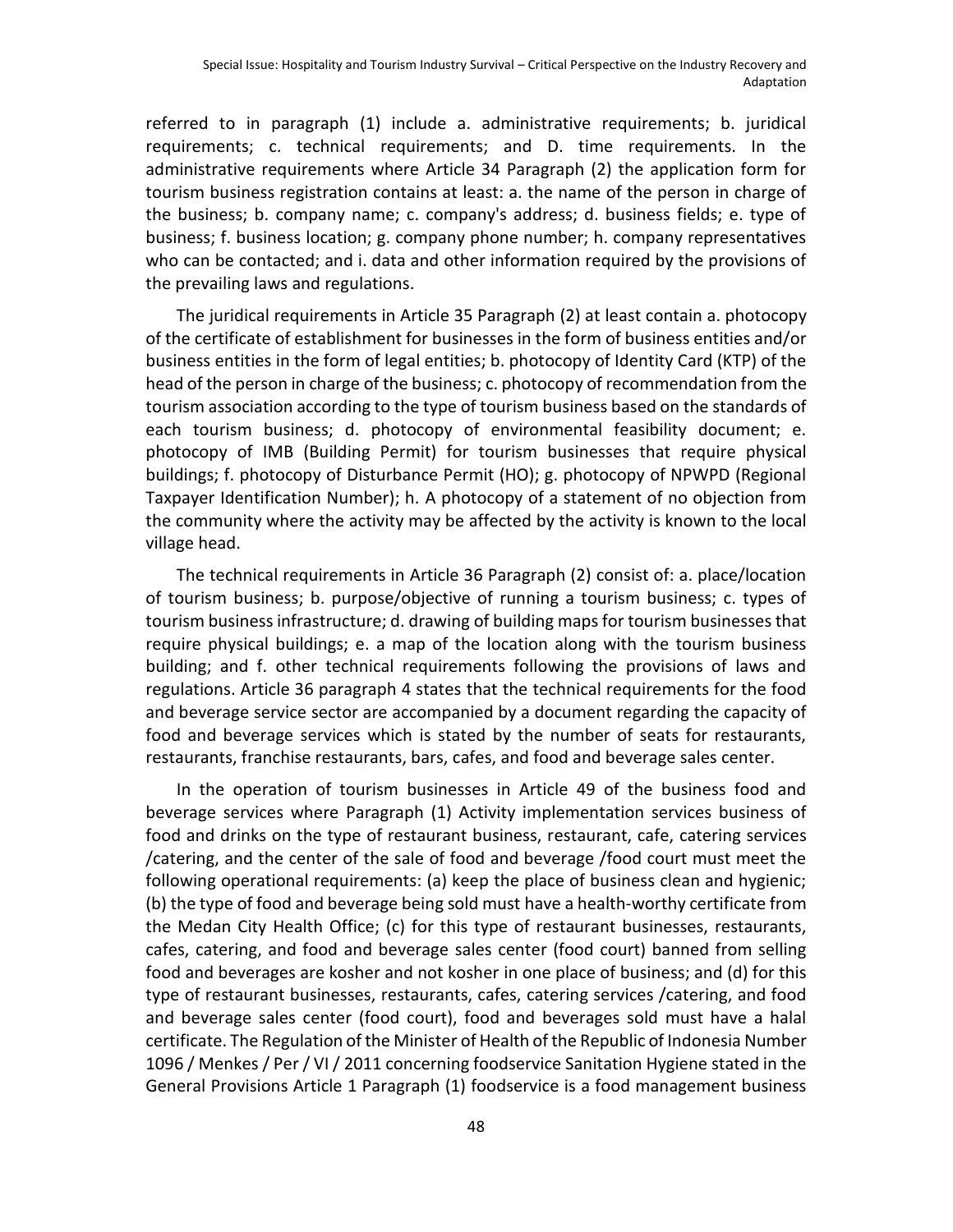served outside the business premises on the basis of orders made by individuals or business entity; Paragraph (2) Food management is a series of activities covering the receipt of raw materials or processed food, manufacturing, changing the form, packaging, packaging, transportation and presentation; Paragraph (3) Food ingredients are all ingredients, whether processed or not used in food processing, including food additives; Paragraph (4) Hygiene and sanitation are efforts to control risk factors for contamination of food, whether from foodstuffs, people, places and equipment to make it safe for consumption; Paragraph (5) Certificate of Appropriateness for foodservice Sanitation Hygiene is written evidence issued by the competent agency for services that have met the requirements in accordance with the provisions of laws and regulations; Paragraph (6) A food handler is a person who directly manages food.

Regulation of the Minister of Health of the Republic of Indonesia Number 1096 / Menkes / Per / VI / 2011 concerning foodservice Sanitation Hygiene in terms of the classification there is an improvement in Article 2 Paragraph 3 that foodservice group B is a service that serves the needs of the community under certain conditions, including a. Hajj dormitories, transit dormitories or other dormitories; b. industry, factories, offshore drilling; c. domestic public transportation other than aircraft; and D. health service facilities. In Article 9 concerning the requirements for sanitation Hygiene. Paragraph (1) Food management carried out by foodservice must meet the Sanitation Hygiene Requirements for processing, storage, and transportation; Paragraph (2) Any food-management carried out by a food service must meet the technical requirements for food processing; Paragraph (3) Equipment used for processing and serving food must not cause direct or indirect health problems; Paragraph (4) The storage of foodstuffs and processed food must meet the requirements for food storage Sanitation Hygiene; Paragraph (5) Food transportation must meet technical requirements for food transportation sanitation hygiene. Regulation of the Minister of Health of the Republic of Indonesia Number 1096/Menkes/PER/VI/2011 regarding sanitation hygiene requirements in Article 8 Paragraph (1) explains that the location and building of services must comply with the requirements stipulated in this Decree. Paragraph (2) explains the location and building requirements for each service group, it should be based on:

1. The technical requirements for hygiene and sanitation, including: First, the existence of the building including the location, ceiling, doors and windows, lighting for ventilation, food processing room; Second, sanitation facilities including hand washing, availability of clean water, availability of latrines, bathrooms, and trash bins; Third, the availability of equipment, including a place for washing equipment and foodstuffs; Fourth, related to manpower, where there are professional food processing personnel/employees who have special certification in food processing; Fifth, food condition, where food consumed after processing must be completely hygienic, healthy and safe free from physical, chemical and bacterial contamination; and Sixth, hygiene and sanitation checks are carried out by assessing the feasibility of physical technical requirements, namely buildings, equipment and personnel as well as food requirements from chemical and bacteriological contamination.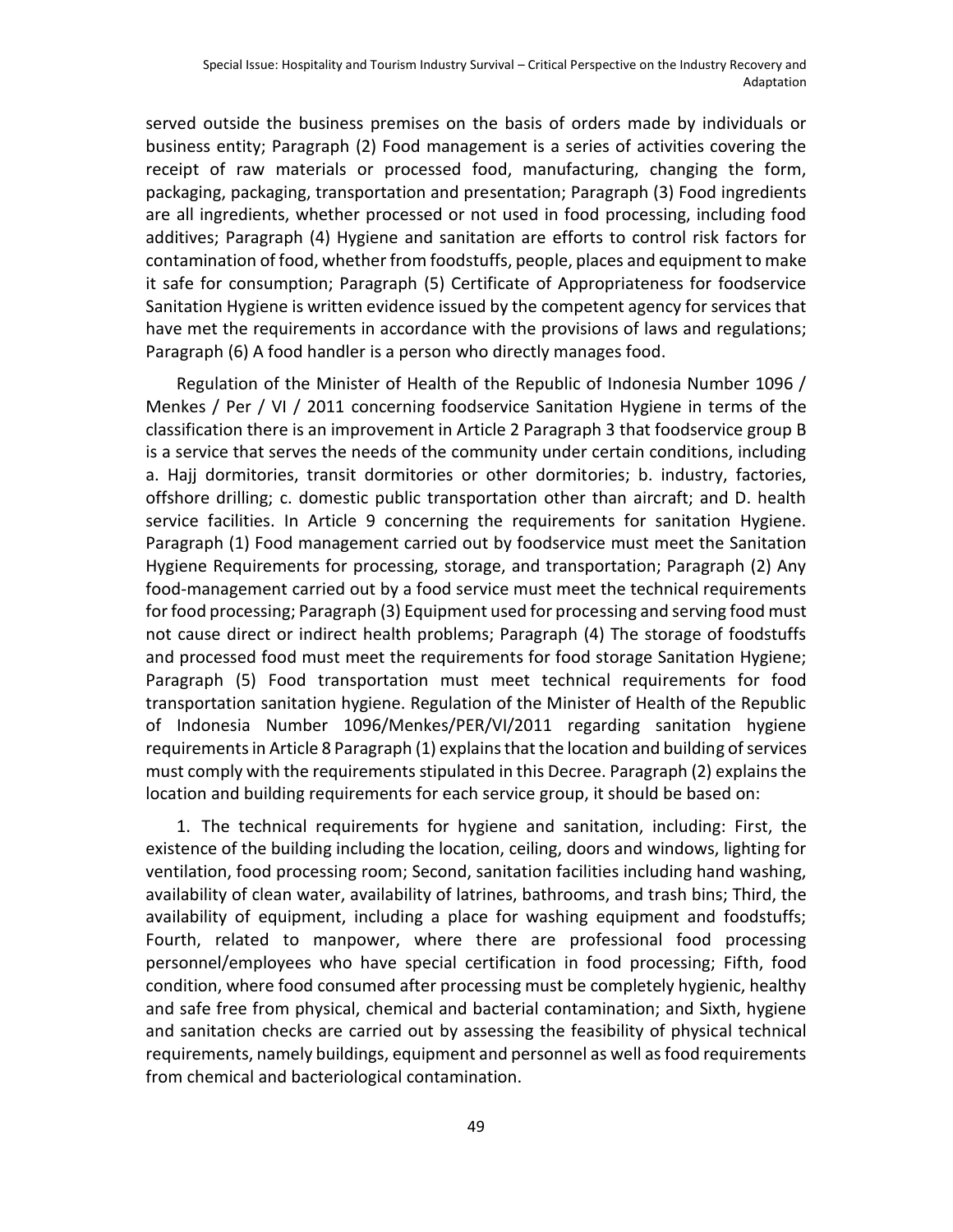2. The classification of catering services consists of: First, which is group A foodservice that serves the needs of the general public, with food processing that uses household kitchens and is managed by the family; Second, services of class A2, which serve the needs of the general public, with processing, using household kitchens and employing labor; Third, foodservice group A3, which serve the needs of the general public, by processing, using a special kitchen and employing workers; Fourth, services for class B, which serve special needs for hajj congregation' shelters, transit dormitories, offshore drilling, companies, and domestic public transportation with processing using special kitchens and employing workers; and Fifth, service category C, which serve the needs of international public transportation equipment and aircraft with processing that uses a special kitchen and employs workers.

3. Proper food processing procedures, in this case, are carried out through the principles of food sanitation hygiene, including the selection of foodstuffs, storage of foodstuffs, food processing, storage of processed/cooked food, food transportation, and food presentation.

The problem regarding the standards that must be met by the service business has been raised in the Regulation of the Minister of Tourism and Creative Economy of the Republic of Indonesia Number 18 of 2014 concerning Foodservice Business Standards. In the General Provisions Article 1 Paragraph (1) Foodservice business is the provision of food and beverages equipped with tools and equipment for the process of making, storing, and serving, to be served at the location desired by the customer; Paragraph (3) Foodservice business standards are the formulation of the qualifications of the foodservice business and/or the classification of the foodservice business which includes aspects of the product, service, and management of the foodservice; Paragraph (4) Foodservice business certification is the process of granting a certificate to a foodservice business to support the improvement of product quality, service and management of the foodservice business through an audit of compliance with the standards; Paragraph (5) Catering Business Certificate is written evidence provided by the Tourism Business Certification Agency to the Catering Business that has met the Catering Business Standards. Article 4 states that the foodservice business can be individual or in the form of an Indonesian business entity with a legal entity or not under the provisions of laws and regulations. As for the Certification and Certification of Catering Businesses as stated in Article 5 Paragraph (1) Every Catering Business, must have a Catering Business Certificate and carry out Catering Business Certification, based on the terms and conditions as stipulated in this Ministerial Regulation; Paragraph (2) In the case of micro, small, medium-sized businesses and cooperatives in the Catering Business sector, the Ministry and/or Regional Governments may provide and/or seek administrative, institutional and funding support of a special nature, for convenience purposes in the framework of issuance of Catering Business Certificate and/or implementation of the Catering Business Certification process.

In a copy of the Regulation of the Minister of Tourism Number 18 of 2016 regarding Registration of Tourism Businesses in Article 6 Paragraph 1 regarding tourism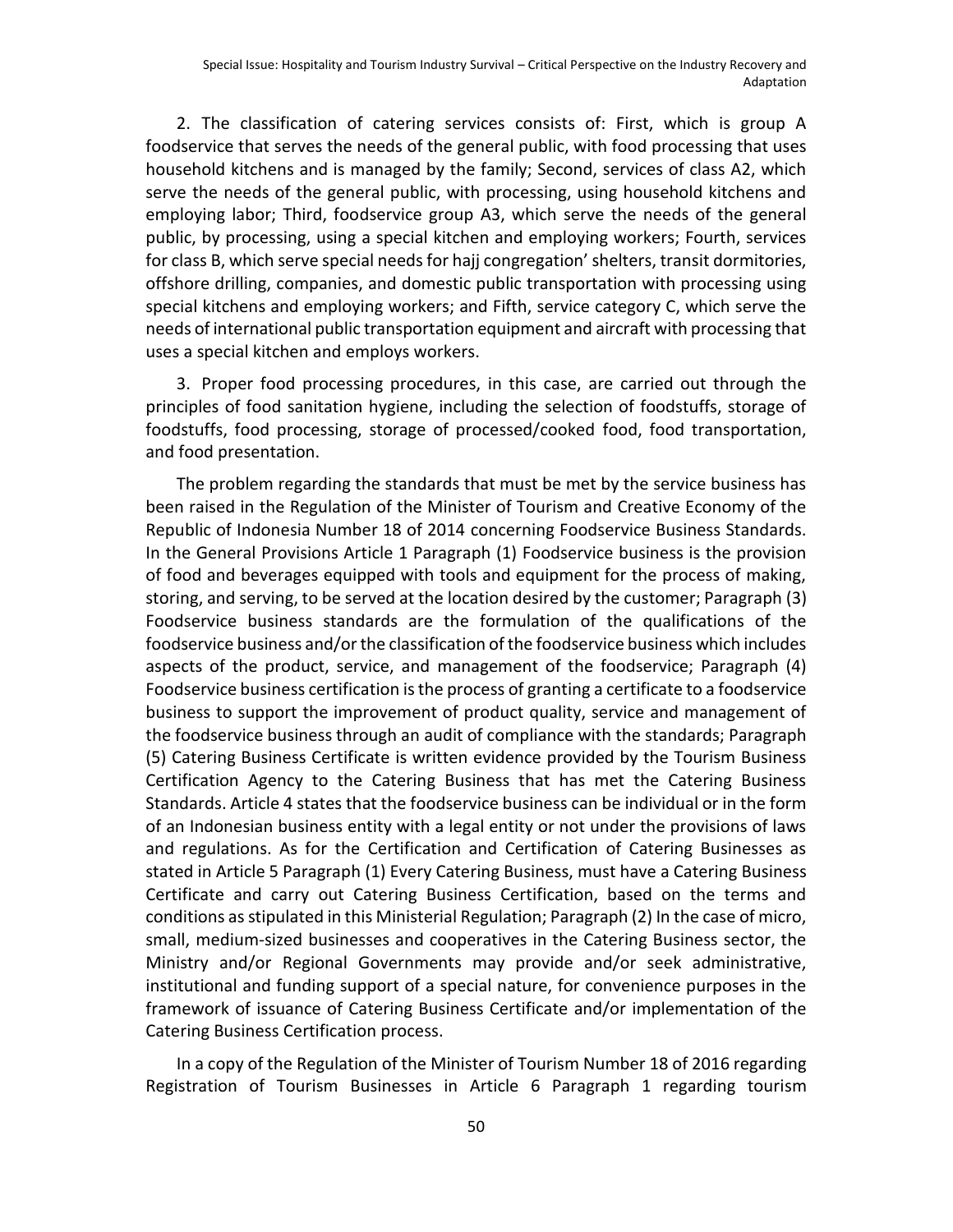businesses, it is stated that one of the business sectors is food and beverage services. Article 10 stated that one of the foods and beverage service businesses is catering services. The procedure for business registration in Article 15 paragraph (1) Registration of service businesses to Regency / City PTSP; Paragraph (2) If there are more than one regencies/cities covering one tourism business location or office, register the tourism business with the Provincial PTSP; Paragraph (3) A tourism business that has a domestic investment in scope across provinces and/or which is the authority of the government based on statutory provisions, registration of tourism business is shown to the Investment Coordinating Board.

# **5 Discussion**

Efforts to support optimization in the management of foodservice, various laws, and regulations both central and local government have been enacted. The clause of these laws and regulations aims to protect, maintain, supervise, and maximize the business activities of foodservice, the community, and the surrounding environment. Various problems that arise in the management of foodservice often negatively affect the workers, society (consumers), and the environment, such as food poisoning and environmental pollution. However, based on the Regulation of the Minister of Tourism and Creative Economy Number 18 of 2014 regarding the required standards, the foodservice business operations are still not fully functioning in day-to-day activities in Medan City and there are still violations and irregularities committed in the foodservice business.

# **6 Conclusion**

Creating an environmentally friendly food provider business in Medan City requires a policy and legislation set by the government at both the central and regional levels to protect, maintaining, supervising, and maximizing the business activities of foodservice providers, the community, and the surrounding environment from a sense of security for food products produced and consumed. However, based on the Regulation of the Minister of Tourism and Creative Economy Number 18 of 2014 regarding the required standards, the foodservice business operations are still not fully functioning in day-today activities in Medan City and there are still violations and irregularities committed in the foodservice business. Therefore, tighter supervision from related parties required for this regulation to run. More importantly, tighter supervision can support the Decision of Minister of Health Number HK.01.07/Menkes/382/2020 regarding Health Protocol for the Community in Public Places and Facilities in the Framework of Prevention and Control of Corona Virus Disease 2019 (Covid-19) which implies all the foodservice providers should obey the Cleanliness, Health, Safety and Environmental Sustainability (CHSE) rules.